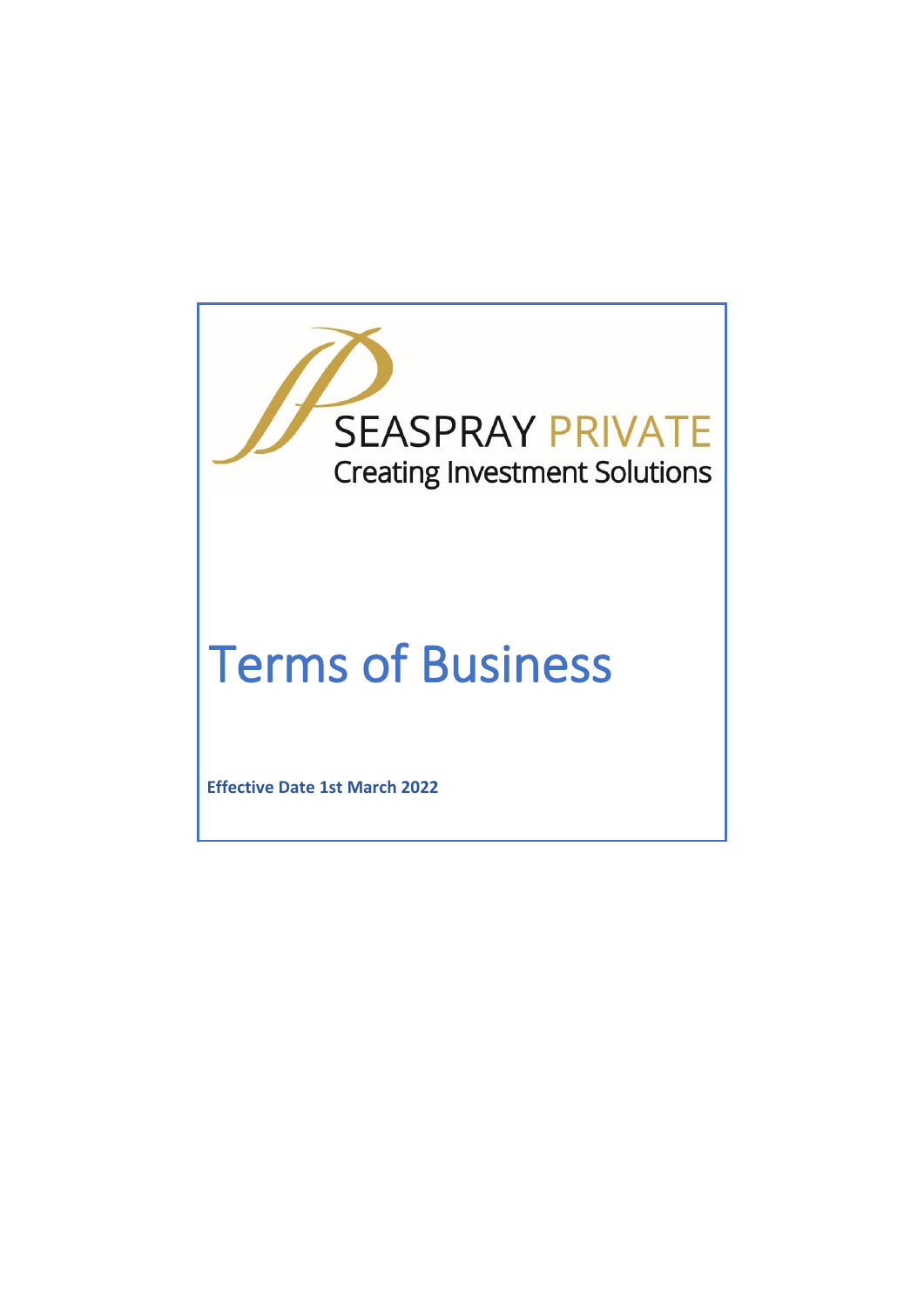These Terms of Business applicable from 1<sup>st</sup> March 2022 set out the general terms under which Seaspray Private Limited t/a Seaspray Private ("the Firm") will provide Financial Advisory services to you and the respective duties and responsibilities of both the Firm and you in relation to such services. Please ensure to read these terms thoroughly and if you have any queries, please contact the Firm for clarification.

# **Regulatory Status with the Central Bank of Ireland**

Seaspray Private Limited t/a Seaspray Private is regulated by the Central Bank of Ireland

Copies of the Firm's regulatory authorisations are available on request. The Central Bank of Ireland holds registers of regulated firms, and you may contact the Central Bank of Ireland on 1890 777 777 or alternatively visit their website at [www.centralbank.ie](http://www.centralbank.ie/) to verify the Firm's credentials. Our Central Bank Number(s) is: **C456779**

# **Codes of Conduct**

The Firm provides advice to clients and complies with the Consumer Protection Code, the Fitness & Probity Standards and Minimum Competency code produced by the Central Bank of Ireland. This Code offers protection to consumers and details can be found on the Central bank's website [www.centralbank.ie](http://www.centralbank.ie/)

## **Our Services**

#### *Investments, Life & Pensions:*

We are an Insurance and Investment Intermediary. Our principal business is to provide advice and arrange transactions on behalf of our clients in relation to life, pensions & investments. We are not under a contractual obligation to conduct Insurance distribution business exclusively with one or more Insurance Undertakings and do not give advice on the basis of a fair and personal analysis, we do however provide advice from the selection of products provided by the Companies we have agencies with. We recommend the product which in our professional opinion, is best suited to your needs and objectives from this selection of products.

As part of the process when giving our clients advice on Investments we will need to gather information with regards your investment knowledge and experience, if this information is not provided, we will not be in a position to determine whether the product is appropriate for you.

Seaspray Private Limited t/a Seaspray Private is a member of Brokers Ireland and TAG (Trusted Advisor Group).

## **Regular Reviews**

We may review the policies you take out on a periodic basis to ensure that you are kept informed as to their benefit and to check whether they are still suitable for your needs. As your circumstances change, your needs will change – you should advise the Firm of these changes and request a review of the relevant policies to ensure that you are provided with up-to-date advice and have products best suited to your needs. Failure to contact the Firm in relation to changes in your circumstances, or request a review, may result in you having inappropriate Investments, Funds and/or insufficient Life / illness Cover.

## **Default on Payments by Clients**

We will exercise our legal right to receive payments due to us from clients (fees) for services provided. Product producers may withdraw benefits or cover in the event of default on payments due under policies or other products arranged for you. We would refer you to policy documents or product terms for the details of such provisions.

## **Commission & Charges**

Seaspray Private Limited t/a Seaspray Private is remunerated for its services either by way of Fees paid by the client or Commissions received from a Product Producer relating to a product placement the company arranges on your behalf.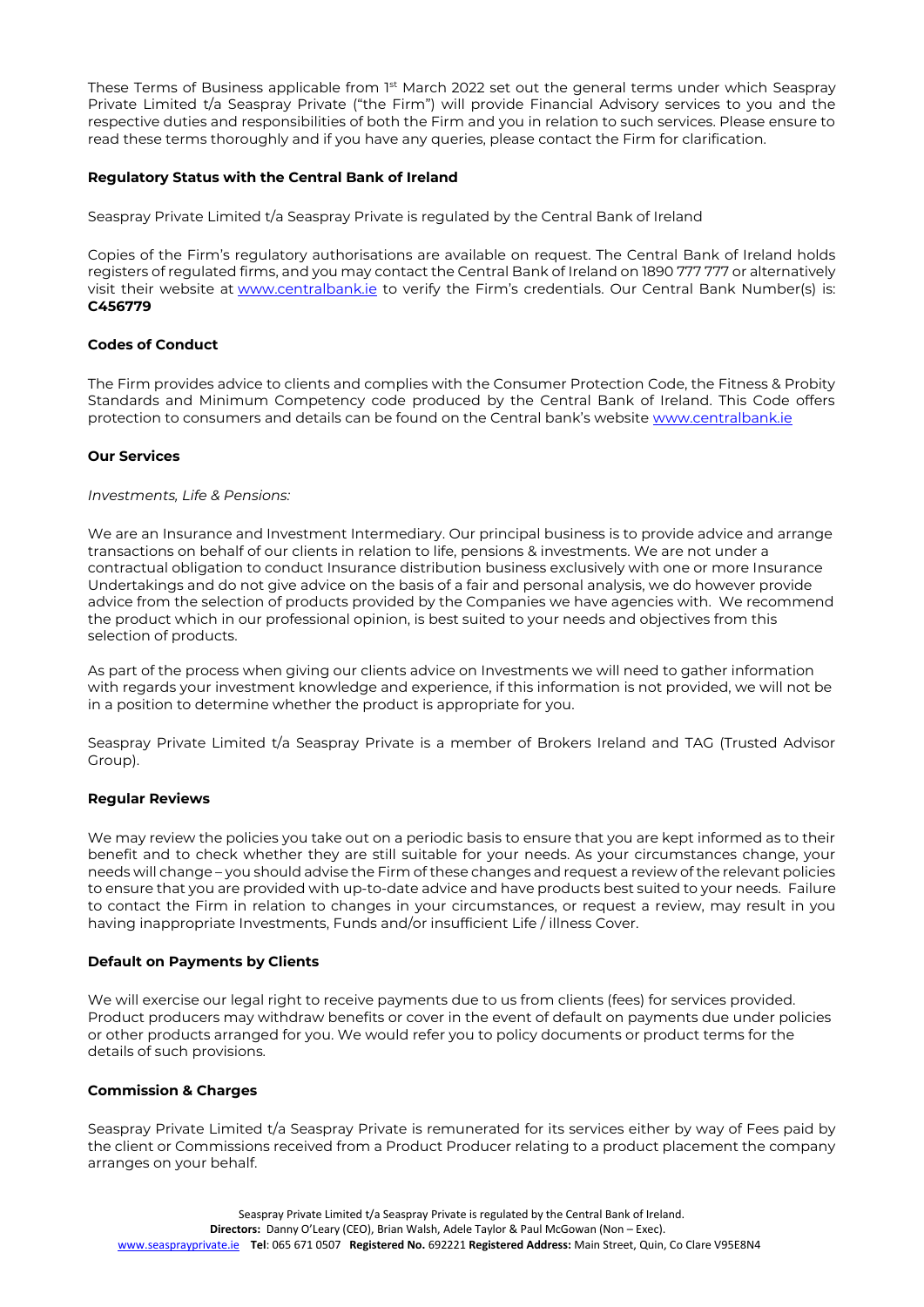It is possible to combine these methods depending on your preferred method for payment. If a fee is to be charged, this will be discussed and agreed prior to the Firm commencing work for you. You will not be charged a fee without prior knowledge of the fee amount or basis.

## **Remuneration Structure**

We are remunerated for the business services we offer to you our client in a number of ways:

- The Product Producers with whom we place business in the form of a commission payment. Such commissions are a well-established mechanism for brokers to be paid for the services we provide and hence are built into the cost of the product supplied.
- Fee based renumeration for Advisory Services will be agreed in advance and an invoice + VAT will issue directly to you or your representatives as applicable.

We may receive commission and other payments from the product producers to which orders are transmitted. Summary details of these payments will be included in the product information document and/ or quotation document which you will receive before an application for a product is completed. Full details will be included in your cooling off pack which you will receive from the nominated product producer.

Additional fees may be payable for complex cases or to reflect value, specialist skills or urgency. We will give an estimate of this rate in advance of providing you with services.

A summary of the details of all arrangements for any fee, commission, other reward or remuneration paid or provided to us by the product producers" is available on our website or in our offices. If you need further explanation on this information, please do not hesitate to call us.

Full details of all our fees and charges are listed and updated on our website. [www.seasprayprivate.ie](http://www.seasprayprivate.ie/)

# **Conflicts of Interest**

It is the policy of the Firm to avoid conflicts of interest in providing you with advisory, insurance and investment business services. If this is not possible, we will notify you as soon as practicable after we become aware of the conflict of interest, and you may rest assured that you will be treated fairly where such a conflict is unavoidable.

## **Complaints**

We have a complaints procedure in place which is available on request. Your complaint can be in writing, email, telephone or face to face. If your complaint is face to face or by phone, we will write to you to confirm our understanding of your complaint.

We will acknowledge your complaint within 5 business days, advising you of the name of the person dealing with your complaint on behalf of the company.

Please address any complaint to Seaspray Private Limited t/a Seaspray Private, Main Street, Quin, Co. Clare. If in the event, a complainant is dissatisfied with the outcome of our investigation, you are entitled to refer the matter to the Financial Services & Pensions Ombudsman, Lincoln House, Lincoln Place, Dublin 2, Lo call 01 5677000 or email: [info@fspo.ie](mailto:info@fspo.ie)

## **Third Party Presence at Meetings**

The Firm recognises that some customers are experienced investors and may not want or require a thirdparty presence at meetings. The Firm is always agreeable to the attendance of a third party at a meeting for all customers and would advise a third-party presence for investment products, particularly where the customer has no previous investment experience or in other circumstances such as ill health or bereavement.

#### **Data Protection**

Seaspray Private Limited t/a Seaspray Private. complies with the requirements of the Data Protection Regulation. The data will be processed only in ways compatible with the purposes for which it was given.